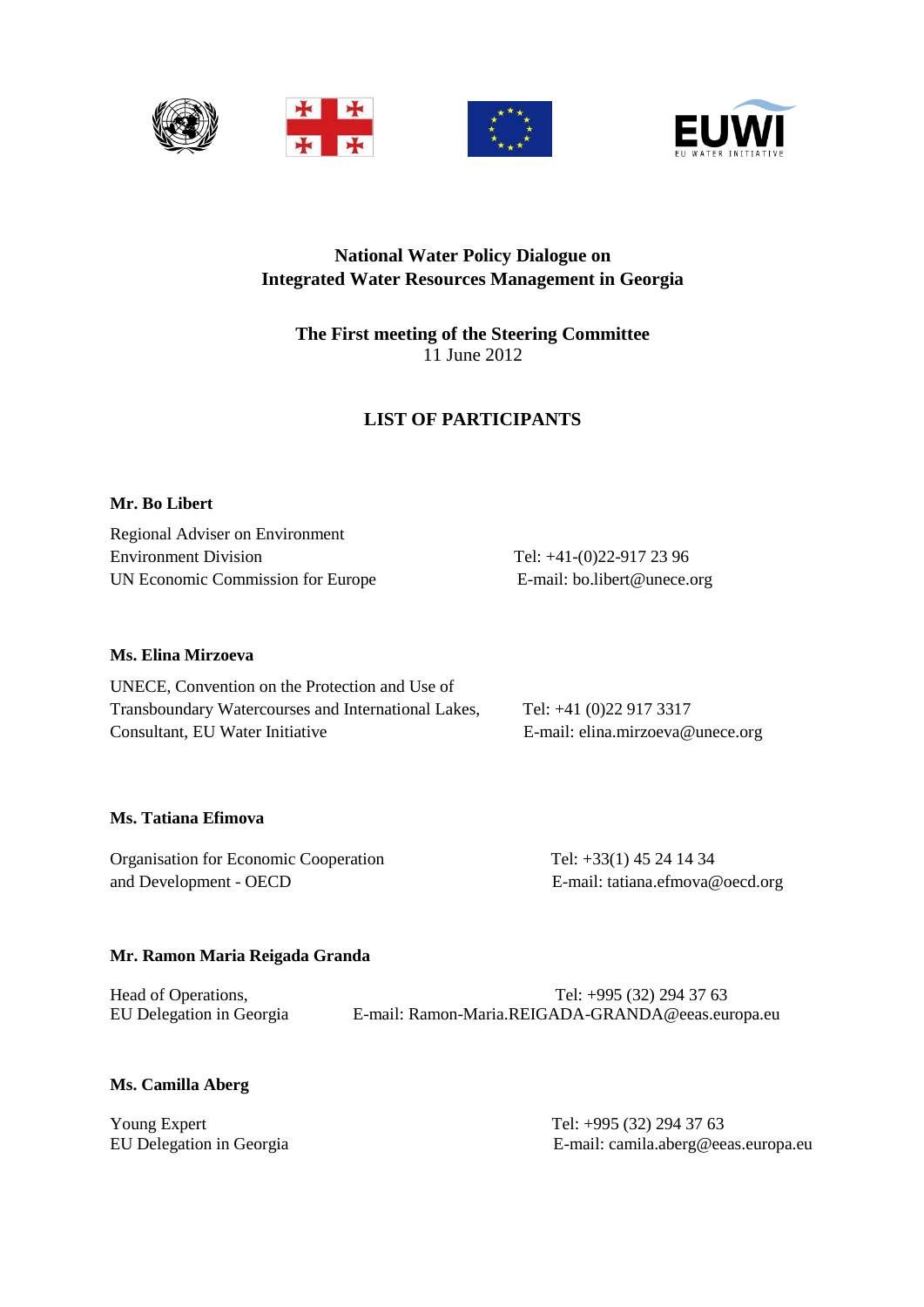### **Ms. Katarina Nakashidze**

Head of Department Department of Integrated Environmental Management Tel: +99532 2 72 72 44 Ministry of Environment Protection of Georgia E-mail: c.nakashidze@moe.gov.ge

### **Ms. Mariam Makarova**

Ministry of Environmental Protection of Georgia Department of Integrated Environmental management Tel: +995595 11 97 04 Water Resources Management Division **E-mail:** m.makarova@moe.gov.ge

### **Mr. Alexander Mindorashvili**

| Ministry of Environmental Protection of Georgia   |                                   |
|---------------------------------------------------|-----------------------------------|
| Department of Integrated Environmental management | Tel: +995599 47 97 80             |
| Water Resources Management Division               | E-mail: a.mindorashvili@yahoo.com |

### **Mr. Tornike Pulariani**

| Ministry of Environmental Protection of Georgia |                                |  |
|-------------------------------------------------|--------------------------------|--|
| Department of Environmental Policy and          | Tel: +99532 272 72 43          |  |
| International Relations                         | E-mail: t.pulariani@moe.gov.ge |  |

### **Ms. Nino Chikovani**

| Ministry of Environmental Protection of Georgia |                                 |
|-------------------------------------------------|---------------------------------|
| Department of Environmental Policy and          | Tel: +99532 272 72 43           |
| International Relations                         | E-mail: ninochikovani@gmail.com |

#### **Ms. Nana Gogitidze**

Parliament of Georgia, Committee on Environmental Protection Tel: +99532 2 281 364 and Natural Recourses **E-mail:** nanago@parliament.ge

## **Mr. Koka Varnazishvili**

Parliament of Georgia, Tel: 99532 228 16 59 Committee of Healthcare and Social Issues E-mail: nvarnazishvili@parliament.ge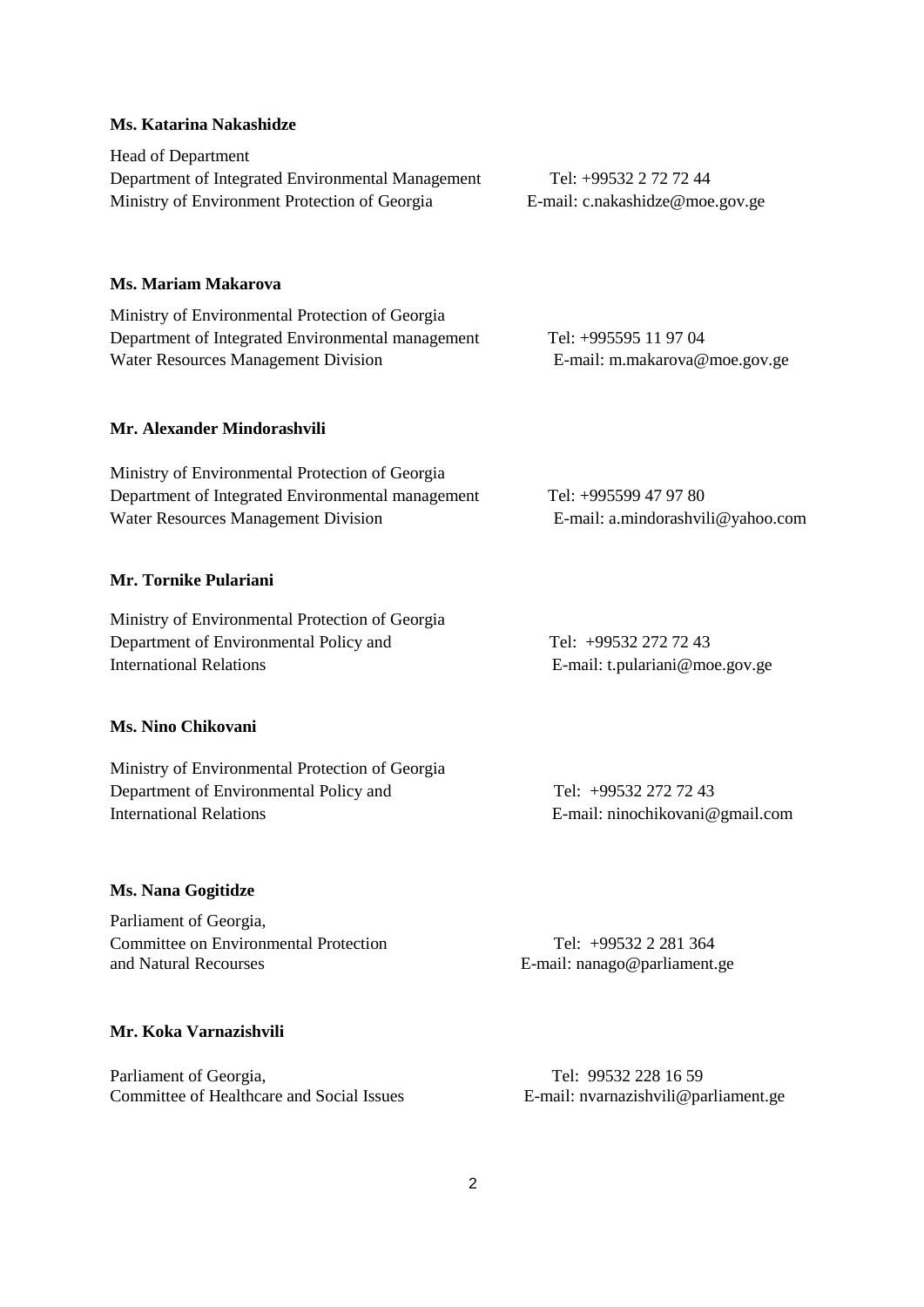#### **Mr. George Tatishvili**

Ministry of Energy and Natural Resources of Georgia Tel: 995595 00 00 02 Agency of Natural Resources E-mail: g.tatishvili@anr.ge

# **Ms. Neli Korkotadze**

Ministry of Energy and Natural Resources of Georgia Tel: 995591 22 42 23 Agency of Natural Resources E-mail: n.korkotadze@yahoo.com

### **Ms. Tsisnami Sabadze**

| Ministry of Economy and Sustainable     |                             |
|-----------------------------------------|-----------------------------|
| Development of Georgia                  | Tel: $+995322991065$        |
| Economic analysis and Policy Department | E-mail: tsisnami@economy.ge |

#### **Mr. Lasha Khmiadashvili**

Ministry of Regional Development Tel: +995 577 49 51 11

#### **Ms. Eka Paatashvili**

Head Regulation division, Healthcare Department Tel: +599577 28 8890 Ministry of Labour, Health and Social Affairs Email: [epaatashvili@moh.gov.ge](mailto:epaatashvili@moh.gov.ge)

#### **Ms. Nino Kezevadze**

Georgian Water and Power Company Tel: +99532 248 72 22

### **Mr. Valerian Mchedlidze**

Ministry of Agriculture of Georgia Tel: +995577 08 00 44 Head of Melioration Policy Department Email[: m.mchedlidze@moa.gov.ge](mailto:m.mchedlidze@moa.gov.ge)

### **Ms. Sophiko Beridze**

Ministry of Foreign Affairs of GeorgiaTel: +995 577 22 45 99 International Relations Main DivisionE-mail: Sophiko\_beridze@mia.gov.ge

and Infrastructure of Georgia E-mail: l\_khmiadashvili@economy.ge

Adviser to Chief Executive Office Email: nkezevadze@georgianwater.com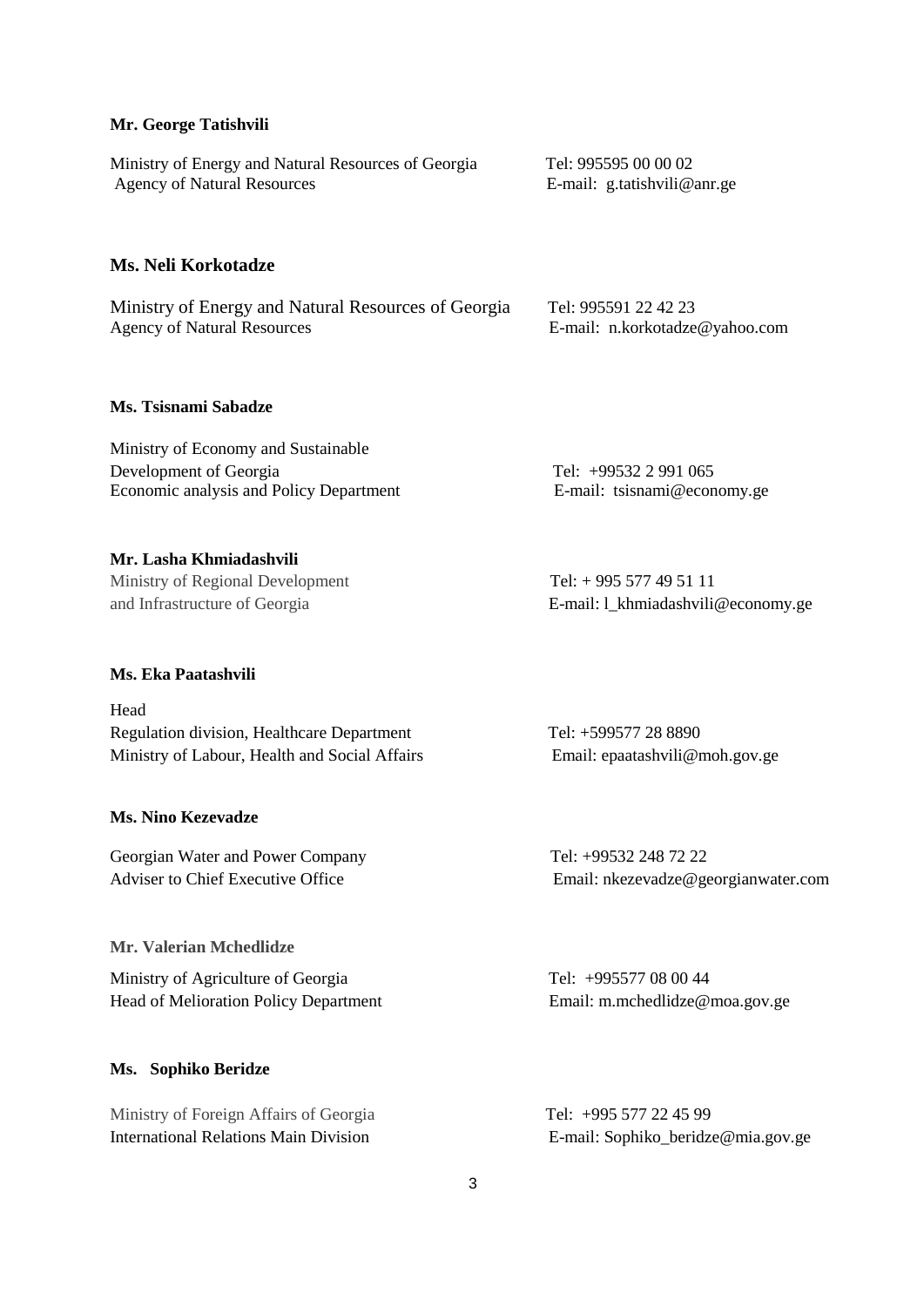### **Mr. Shalva Kvinikhidze**

Ministry of Internal Affairs of Georgia<br>
Head of Division for International Relations<br>
E-mail: skvinikhidze@mia.gov.ge Head of Division for International Relations

## **Mr. Malkhaz Dzneladze**

Officer WWF Caucasus Programme Tel: +99532 223 75 00

### **Ms. Nana Gabriadze**

Department of no communicable diseases National Centre for Disease Control and Public Health of Georgia Tel: +995595 455 497 National Expert E-mail: [gabriadzenana@yahoo.com](mailto:gabriadzenana@yahoo.com)

National Expert E-mail[:malkhaz.dzneladze@gmail.com](mailto:malkhaz.dzneladze@gmail.com)

#### **Ms. Nino Chkhobadze**

Greens Movement of Georgia Tel: +995599 51 40 71

Global Water Partnership CACENA E-mail: nino.chkhobadze@gmail.com

#### **Ms. Tamar Gugushvili**

### **Ms. Tinatin Zhizhiashvili**

United Water Supply Company of Georgia Tel: +995 595 93 0022 Head of Environmental Policy Department E-mail: tikozhizhiashvili@yahoo.com

 Tel: +995577 41 57 40 National Expert **E-mail:** [tmn\\_g@hotmail.com](mailto:tmn_g@hotmail.com)

### **Mr. Kari Kinnunen**

Senior adviser Tel: +358 40 037 3617 Finnish-Swedish Trans-boundary Commission E-mail[: kari.a.i.kinnunen@gmail.com](mailto:kari.a.i.kinnunen@gmail.com)

### **Mr. Antti Belinskij**

Principal Administrator, Legal Affairs Ministry of Agriculture and Forestry Tel. +358 40 779 3285 Water Resources Unit E-mail: antti.belinskij@mmm.fi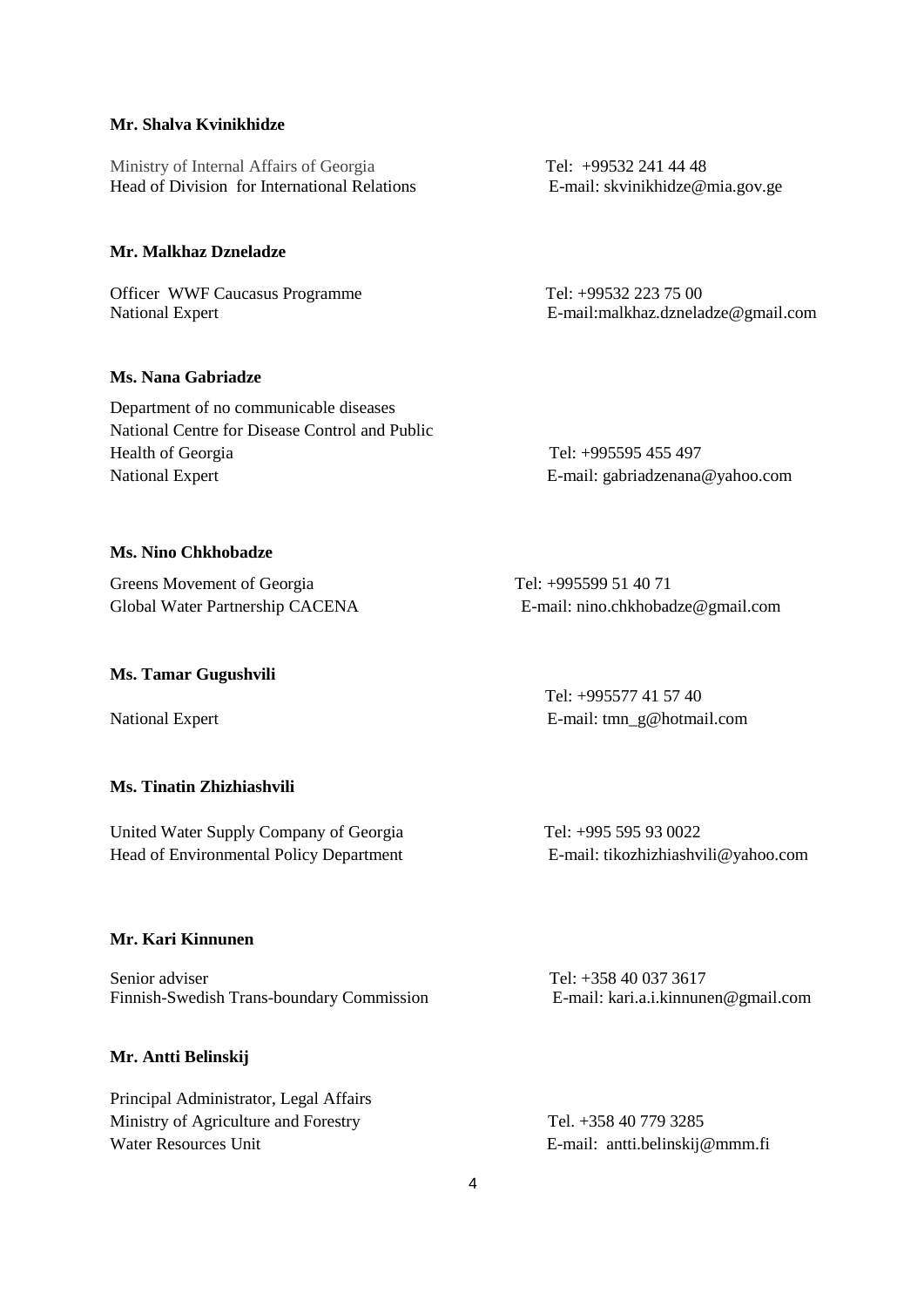### **Mr. Markku Maunula**

## **Mr. Kari Kinnunen**

Senior adviser<br>
Finnish-Swedish Trans-boundary Commission<br>
E-mail: kari.a.i.kinnunen@gmail.com Finnish-Swedish Trans-boundary Commission

# Division Manager, M.Sc.(Tech.) Tel. +358 40 828 5831 Operator +358 20 610 123 Finnish Environment Institute E-mail: markku.maunula@ymparisto.fi

#### **Ms. Mary Matthews**

Project Coordinator UNDP/GEF "Reducing Transboundary Tel: + 99532 2 29 49 33 Degradation in the Kura-Aras Rive Basin" E-mail: [mary.matthews@kura-aras.org](mailto:mary.matthews@kura-aras.org)

### **Ms. Eliso Barnovi**

GLOWS/INRMW Program Tel: +995 595119728 Deputy Director/Technical Coordinator E-mail:ebarnovi@globalwaters.net

### **Mr. Zurab Jincharadze**

Deputy Team Leader EC regional project "Environmental<br>
Protection of International River Basins"<br>
E-mail: zurab.iincharad

#### **Mr. Peter Rončák**

Deputy of Team Leader EU project Trans-Boundary River Management Tel +994474 44 81 82<br>
Phase III for the Kura River<br>
E-mail: peter roncak@

### **Ms. Khatuna Gogaladze**

ENVSEC Tel: + 99532 275 23 90

#### **Ms. Nune Harutyunyan**

E-mail: [zurab.jincharadze@gmail.com](mailto:zurab.jincharadze@gmail.com)

E-mail: [peter.roncak@gmail.com](mailto:peter.roncak@gmail.com)

National Coordinator in Georgia **E-mail:** [khatuna.gogaladze@osce.ge](mailto:khatuna.gogaladze@osce.ge)

Deputy Executive Director Tel: + 99532 2 25 36 48 REC Caucasus **E-mail:** [nune.harutyunyan@rec-caucasus.org](mailto:nune.harutyunyan@rec-caucasus.org)